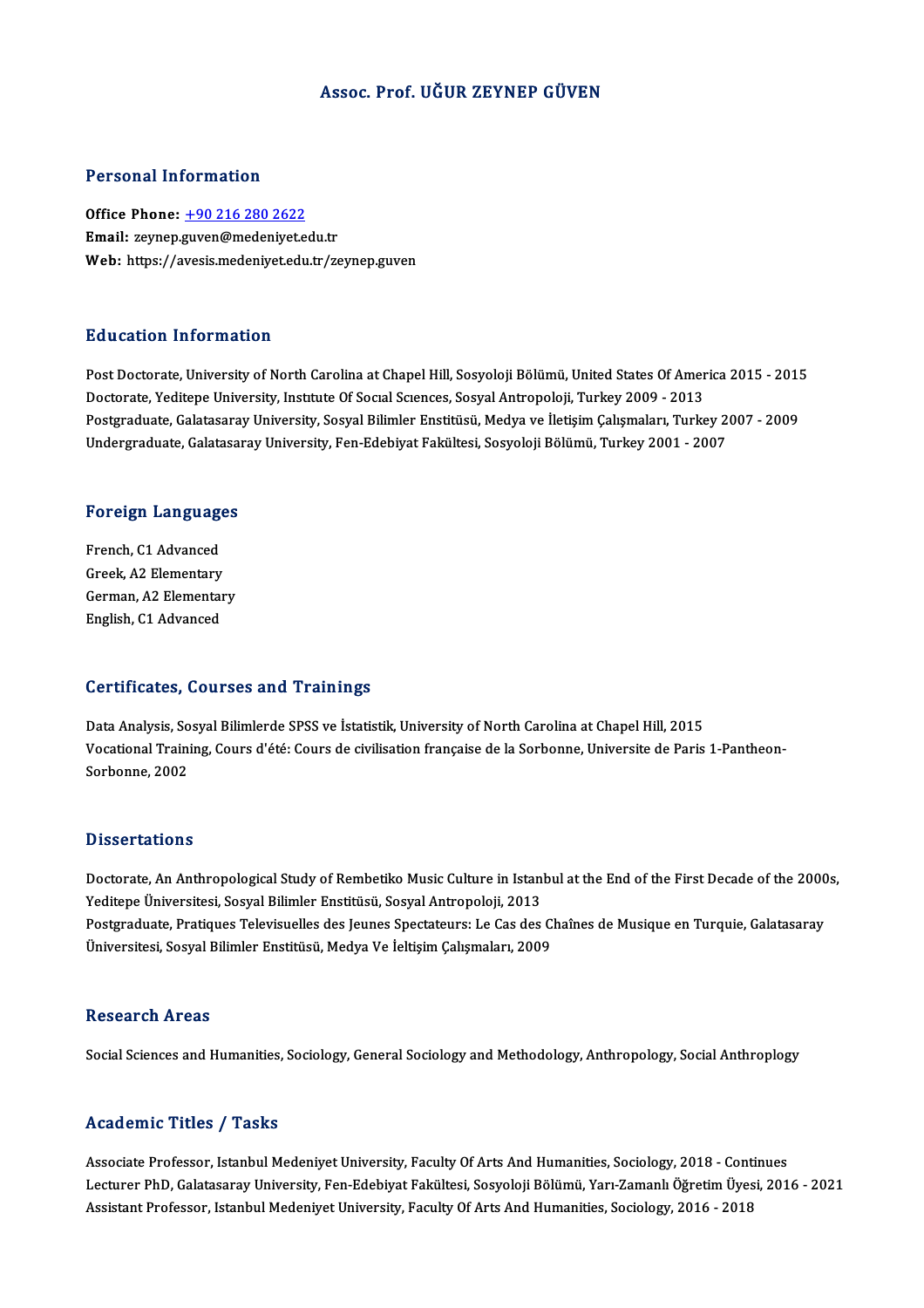Assistant Professor, Yeditepe University, Faculty Of Arts And Sciences, Department Of Sogiology, 2014 - 2016<br>Legturer PhD, Tourear University, College Of Eine Arts & Communisation, Inivited Legturer, 2015 - 2015 Assistant Professor, Yeditepe University, Faculty Of Arts And Sciences, Department Of Sogiology, 2014 - 2<br>Lecturer PhD, Towson University, College Of Fine Arts & Communication, Inivited Lecturer, 2015 - 2015<br>Researsher Uni Assistant Professor, Yeditepe University, Faculty Of Arts And Sciences, Department Of Sogiology<br>Lecturer PhD, Towson University, College Of Fine Arts & Communication, Inivited Lecturer, 201<br>Researcher, University of North Lecturer PhD, Towson University, College Of Fine Arts & Communication, Inivited Lecturer, 2015 - 2015<br>Researcher, University of North Carolina at Chapel Hill, Department of Sociology , 2015 - 2015<br>Lecturer PhD, Yeditepe Un Researcher, University of North Carolina at Chapel Hill, Department of Sociology , 2015 - 2015<br>Lecturer PhD, Yeditepe University, Faculty Of Arts And Scıences, Department Of Sogıology, 2013 -<br>Expert, Yeditepe University, F Expert, Yeditepe University, Faculty Of Arts And Sciences, Department Of Sogiology, 2008 - 2013<br>Academic and Administrative Experience

ViceDean, IstanbulMedeniyetUniversity,FacultyOfArtsAndHumanities,Sociology,2019 -2021 Deputy Director of Research Institute, Istanbul Medeniyet University, 2018 - 2021 Vice Dean, Istanbul Medeniyet University, Faculty Of Arts And Humanities, Sociology, 2019 -<br>Deputy Director of Research Institute, Istanbul Medeniyet University, 2018 - 2021<br>Deputy Head of Department, Istanbul Medeniyet Un Deputy Director of Research Institute, Istanbul Medeniyet University, 2018 - 2021<br>Deputy Head of Department, Istanbul Medeniyet University, Sosyoloji Bölümü, 2016<br>Farabi Coordinator, Istanbul Medeniyet University, Sosyoloj Deputy Head of Department, Istanbul Medeniyet University, Sosyoloji Bölümü, 2016 - 2<br>Farabi Coordinator, Istanbul Medeniyet University, Sosyoloji Bölümü, 2016 - 2019<br>Erasmus Coordinator, İstanbul Medeniyet Üniversitesi, So Farabi Coordinator, Istanbul Medeniyet University, Sosyoloji Bölümü, 2016 - 2019<br>Erasmus Coordinator, İstanbul Medeniyet Üniversitesi, Sosyoloji Bölümü, 2016 - 2018<br>Coordinator of The Rectorate, Yeditepe Üniversitesi, Facu Erasmus Coordinator, İstanbul Medeniyet Üniversitesi, Sosyoloji Bölümü, 2016 - 2018

#### Courses

Sosyal ve Kültürel Antropoloji, Undergraduate, 2016 - 2017, 2017 - 2018 Sosyal ve Kültürel Antropoloji, Undergraduate, 2016 - 2017<br>Medya ve İletişim Sosyolojisi, Undergraduate, 2017 - 2018<br>Müzik Toplum ve Kültür, Bostaraduate, 2016 - 2017 Sosyal ve Kültürel Antropoloji, Undergraduate, 2016<br>Medya ve İletişim Sosyolojisi, Undergraduate, 2017 -<br>Müzik, Toplum ve Kültür, Postgraduate, 2016 - 2017<br>Mémoire de fin d'études, Undergraduate, 2016 - 2017 Medya ve İletişim Sosyolojisi, Undergraduate, 2017 - 20<br>Müzik, Toplum ve Kültür, Postgraduate, 2016 - 2017<br>Mémoire de fin d'études, Undergraduate, 2016 - 2017<br>Kültür Sosyolojisi, Undergraduate, 2017 - 2019 Müzik, Toplum ve Kültür, Postgraduate, 2016 - 2017<br>Mémoire de fin d'études, Undergraduate, 2016 - 2017<br>Kültür Sosyolojisi, Undergraduate, 2017 - 2018<br>Sociologie de la Musique, Undergraduate, 2017 - 2018 Mémoire de fin d'études, Undergraduate, 2016 - 2017<br>Kültür Sosyolojisi, Undergraduate, 2017 - 2018<br>Sociologie de la Musique, Undergraduate, 2017 - 2018<br>Kent Sosyolojisi, Undergraduate, 2016 - 2017 Kültür Sosyolojisi, Undergraduate, 2017 - 2018 Sociologie de la Musique, Undergraduate, 2017<br>Kent Sosyolojisi, Undergraduate, 2016 - 2017<br>Sosyolojiye Giriş, Undergraduate, 2016 - 2017<br>Kültünel Antronoloji, Bostareduate, 2016 - 2017 Kent Sosyolojisi, Undergraduate, 2016 - 2017<br>Sosyolojiye Giriş, Undergraduate, 2016 - 2017<br>Kültürel Antropoloji, Postgraduate, 2016 - 2017<br>Kültürel Columalarda Arastuma Vöntem ve Telm Kültürel Antropoloji, Postgraduate, 2016 - 2017<br>Kültürel Çalışmalarda Araştırma Yöntem ve Teknikleri, Postgraduate, 2016 - 2017 Urban Sociology, Undergraduate, 2015 - 2016 Social Stratification, Undergraduate, 2015 - 2016 Sociology of Family, Undergraduate, 2014 - 2015 Social Stratification, Undergraduate, 2015 - 2016<br>Sociology of Family, Undergraduate, 2014 - 2015<br>World Music Cultures, Undergraduate, 2014 - 2015<br>Introduction to Sociology, Undergraduate, 2013 - 20 Sociology of Family, Undergraduate, 2014 - 2015<br>World Music Cultures, Undergraduate, 2014 - 2015<br>Introduction to Sociology, Undergraduate, 2013 - 2014<br>Sociology of Music Undergraduate, 2010, 2011, 2012 Introduction to Sociology, Undergraduate, 2013 - 2014<br>Sociology of Music, Undergraduate, 2010 - 2011, 2012 - 2013, 2013 - 2014 Popular Music and Communication, Undergraduate, 2012 - 2013

#### Advising Theses

**Advising Theses**<br>Güven U. Z. , Suriyeli Göçmenlerin Yemek Kültürü Üzerine Bir Araştırma: İstanbul Fatih-Aksaray Bölgesi , Doctorate,<br>Z.Y.Y.maz(Student), Continues TRAVISTING TIRBORS<br>Güven U. Z. , Suriyeli Göçmenl<br>Z.Yılmaz(Student), Continues<br>Cüven U. Z., TPT Müzik Kanal Güven U. Z. , Suriyeli Göçmenlerin Yemek Kültürü Üzerine Bir Araştırma: İstanbul Fatih-Aksaray Bölgesi , Doctorate,<br>Z.Yılmaz(Student), Continues<br>Güven U. Z. , TRT Müzik Kanalı'nda TSM ve THM Programlarının Stüdyo İzlerkitl Z.Yılmaz(Student), Conti<br>Güven U. Z. , TRT Müzik I<br>M.Çolak(Student), 2021<br>Güven U. Z., Dinden Ailel Güven U. Z. , TRT Müzik Kanalı'nda TSM ve THM Programlarının Stüdyo İzlerkitlesinin Karşılaştırılması, Postg<br>M.Çolak(Student), 2021<br>Güven U. Z. , Dindar Ailelerde Salon Dekorasyon Örüntülerinin Kuşaklararası Karşılaştırılm M.Çolak(Student), 2021<br>Güven U. Z. , Dindar Ailelerde Salon Dekorasyon Örüntülerinin Kuşaklararası Karşılaştırılması, Postgraduate,<br>E.Çalış(Student), 2019

#### **Jury Memberships**

PhD Thesis Monitoring Committee Member, PhD Thesis Monitoring Committee Member, İstanbul Medeniyet Üniversitesi,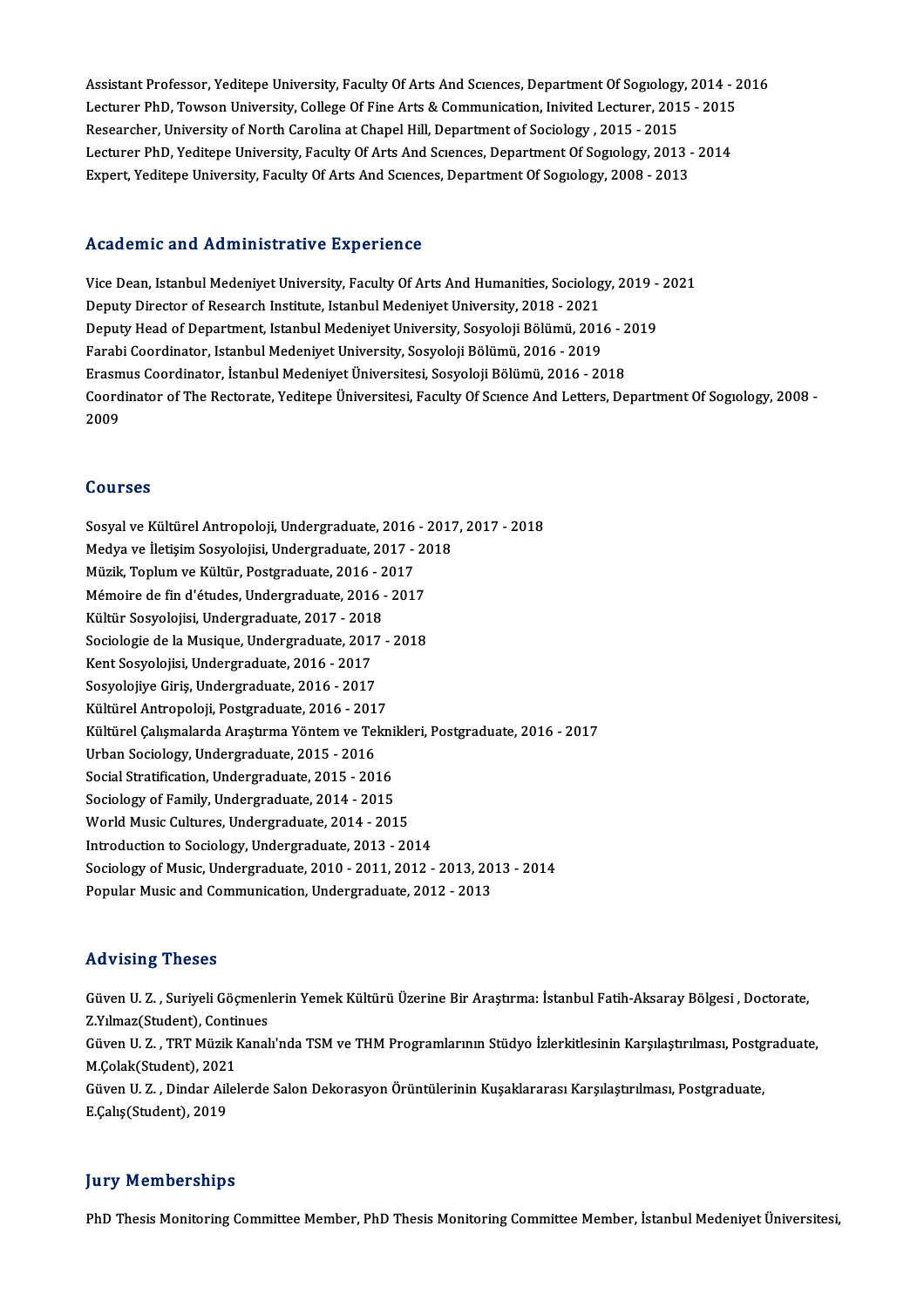June,2021 June, 2021<br>Doctoral Examination, Doctoral Examination, Anadolu Üniversitesi, January, 2021<br>PhD Thesis Monitaring Committee Member, PhD Thesis Monitaring Committee Me PhD Thesis Monitoring Committee Member, PhD Thesis Monitoring Committee Member, İstanbul Medeniyet Üniversitesi,<br>December, 2020 Doctoral Examina<br>PhD Thesis Monit<br>December, 2020<br>PhD Thesis Monit PhD Thesis Monitoring Committee Member, PhD Thesis Monitoring Committee Member, İstanbul Medeniyet Üniversitesi,<br>December, 2020<br>PhD Thesis Monitoring Committee Member, PhD Thesis Monitoring Committee Member, İstanbul Ünive Decen<br>PhD T<br>2020<br>מתח PhD Thesis Monitoring Committee Member, PhD Thesis Monitoring Committee Member, İstanbul Üniversitesi, December,<br>2020<br>PhD Thesis Monitoring Committee Member, PhD Thesis Monitoring Committee Member, İstanbul Medeniyet Ünive 2020<br>PhD Thesis Monit<br>December, 2020<br>Post Craduato Bo PhD Thesis Monitoring Committee Member, PhD Thesis Monitoring<br>December, 2020<br>Post Graduate, Post Graduate, Galatasaray Üniversitesi, July, 2020<br>Post Craduate, Post Craduate, Galatasaray Üniversitesi, November December, 2020<br>Post Graduate, Post Graduate, Galatasaray Üniversitesi, July, 2020<br>Post Graduate, Post Graduate, Galatasaray Üniversitesi, November, 2019<br>Post Craduate, Post Craduate, Galatasaray Üniversitesi, Sontember, 20 Post Graduate, Post Graduate, Galatasaray Üniversitesi, July, 2020<br>Post Graduate, Post Graduate, Galatasaray Üniversitesi, November, 2019<br>Post Graduate, Post Graduate, Galatasaray Üniversitesi, September, 2019<br>Post Craduat Post Graduate, Yüksek Lisans Tez Savunma, Galatasaray Üniversitesi, February, 2019<br>Doctorate, Doktora Tez İzleme, İstanbul Üniversitesi, December, 2018 Post Graduate, Post Graduate, Galatasaray Üniversitesi, September, 2019 Post Graduate, Yüksek Lisans Tez Savunma, Galatasaray Üniversitesi, February, 2019<br>Doctorate, Doktora Tez İzleme, İstanbul Üniversitesi, December, 2018<br>Doctoral Examination, Doktora Tez İzleme Komitesi, İstanbul Üniversite Doctorate, Doktora Tez İzleme, İstanbul Üniversitesi, December, 2018<br>Doctoral Examination, Doktora Tez İzleme Komitesi, İstanbul Üniversitesi, Decem<br>Post Graduate, Yüksek Lisans Tez Savunma, Galatasaray Üniversitesi , July Doctoral Examination, Doktora Tez İzleme Komitesi, İstanbul Üniversitesi, December, 2018<br>Post Graduate, Yüksek Lisans Tez Savunma, Galatasaray Üniversitesi , July, 2018<br>Doctoral Examination, Doktora Tez İzleme Komitesi, İs Post Graduate, Yüksek Lisans Tez Savunma, Galatasaray Üniversitesi , July, 2018<br>Doctoral Examination, Doktora Tez İzleme Komitesi, İstanbul Medeniyet Üniversitesi,<br>Doctoral Examination, Doktora Tez İzleme Komitesi, İstanbu Doctoral Examination, Doktora Tez İzleme Komitesi, İstanbul Medeniyet Üniversitesi, June, 2018 Doctoral Examination, Doktora Tez İzleme Komitesi, İstanbul Üniversitesi, June, 2018<br>Doctoral Examination, Dokotra Yeterlik Jürisi, İstanbul Üniversitesi, December, 2017<br>Doctoral Examination, Doktora Yeterlik Jürisi, Eskiş Doctoral Examination, Dokotra Yeterlik Jürisi, İstanbul Üniversitesi, December, 2017<br>Doctoral Examination, Doktora Yeterlik Jürisi, Eskişehir Anadolu Üniversitesi , May,<br>Post Graduate, Yüksek Lisans Tez Savunması, Mimar Si Doctoral Examination, Doktora Yeterlik Jürisi, Eskişehir Anadolu Üniversitesi , May,<br>Post Graduate, Yüksek Lisans Tez Savunması, Mimar Sinan Üniversitesi, April, 2017<br>Doctoral Examination, Doktora Yeterlik Jürisi, İstanbul Doctoral Examination, Doktora Yeterlik Jürisi, İstanbul Üniversitesi , January, 2017<br>Articles Published in Other Journals

rticles Published in Other Journals<br>I. Hoping for the Best, Preparing for the Worst: A Sociological Study on Being a Musician in Turkey<br>Civen U.Z. Hoping for<br>Hoping for<br>Güven U. Z.<br>Journal of E Hoping for the Best, Preparing for the Worst: A Sociological Study on Being a Musician in Tu<br>Güven U. Z.<br>Journal of Economy Culture and Society, Special Issue, no.2, pp.139-155, 2020 (Journal Indexed in ESCI)<br>Music, City a Güven U. Z.<br>Journal of Economy Culture and Society, Special Issue, no.2, pp.139-155, 2020 (Journal Indexed in ESCI)<br>II. Music, City and Social Change: A Study of Musical Preferences in a Former Suburb of Istanbul<br>Cüyen U. Journal of Economy Culture and Society, Special Issue, no.2, pp.139-155, 2020 (Journal Indexed in ESCI) Music, City and Social Change: A Study of Musical Preferences in a Former Suburb of Istanb Güven U.Z., Kaya Y., Perrin

Music, City and Social Change: A Study of Musical Preferences in a Former Suburb of I<br>Güven U. Z. , Kaya Y., Perrin A. J.<br>Journal of Economy Culture and Society, vol.61, no.1, pp.107-123, 2020 (Journal Indexed in ESCI)<br>Top Journal of Economy Culture and Society, vol.61, no.1, pp.107-123, 2020 (Journal Indexed in ESCI)

III. Toplumsal Dönüşüm Çerçevesinde Değişen Anlam ve Kullanımlarıyla "Boş Zaman" Sosyolojisi<br>Güven U.Z. Toplumsal Dönüşüm Çerçevesinde Değişen Anlam ve Kullanımlarıyla "Boş Zaman" Sosyolojisi<br>Güven U. Z.<br>Ankara Üniversitesi DTCF Dergisi, vol.59, no.2, pp.1125-1148, 2019 (International Refereed University Journal)<br>The Pettern

- IV. The Patterns of Participation in the Rebetiko Music Scene of Istanbul Ankara Üniv<br>**The Patter**<br>Güven U. Z.<br>Particinatio Participations: Journal of Audience and Reception Studies, vol.16, no.1, pp.54-69, 2019 (International Refereed University Journal)
- Participations: Journal of Audience and Reception Studies, vol.16, no.1, pp.54-69, 2019 (Int<br>University Journal)<br>V. Kültür, Gündelik Hayat ve Teatrallik İlişkisi Açısından Performans Antropolojisi<br>Güyen II Z University J<br>**Kültür, Gü**<br>Güven U. Z.<br>Antropoloji Kültür, Gündelik Hayat ve Teatrallik İlişkisi Açısından Performans An<br>Güven U. Z.<br>Antropoloji Dergisi, vol.36, no.36, pp.103-123, 2018 (Journal Indexed in ESCI)<br>Musique Médiatisée: Une Eveluation sur le Messifisation de la

Antropoloji Dergisi, vol.36, no.36, pp.103-123, 2018 (Journal Indexed in ESCI)

- Güven U. Z.<br>Antropoloji Dergisi, vol.36, no.36, pp.103-123, 2018 (Journal Indexed in ESCI)<br>VI. Musique Médiatisée: Une Evaluation sur la Massification de la Musique<br>GÜVEN U. Z. Humanitas, vol.6, no.12, pp.255-272, 2018 (International Refereed University Journal) GÜVEN U. Z.<br>Humanitas, vol.6, no.12, pp.255-272, 2018 (International Refereed Universi<br>VII. Thinking on the Changing Representation of Music on Cyberspace<br>Cöven U. Z.
- Humanitas,<br>**Thinking o**<br>Güven U. Z.<br>CyberPolitil Thinking on the Changing Representation of Music on Cyberspace<br>Güven U. Z.<br>CyberPolitik Journal, vol.3, no.5, pp.159-167, 2018 (Refereed Journals of Other Institutions)<br>Celengized ile Cüneel Aresunde, Tenuduk Ame Ferkly Re

Güven U. Z.<br>CyberPolitik Journal, vol.3, no.5, pp.159-167, 2018 (Refereed Journals of Other Institutions)<br>VIII. Geleneksel ile Güncel Arasında, Tanıdık Ama Farklı: Rebetiko Müzik Performansları Üzerine<br>Etnografik Bir G CyberPolitik Journal, vol.3<br>Geleneksel ile Güncel A<br>Etnografik Bir Çalışma<br>Güyen II 7 Gelenekse<br>Etnografik<br>Güven U. Z.<br>Uluelarense Etnografik Bir Çalışma<br>Güven U. Z.<br>Uluslararası Hakemli Müzik Araştırmaları Dergisi, vol.12, pp.25-46, 2018 (International Refereed University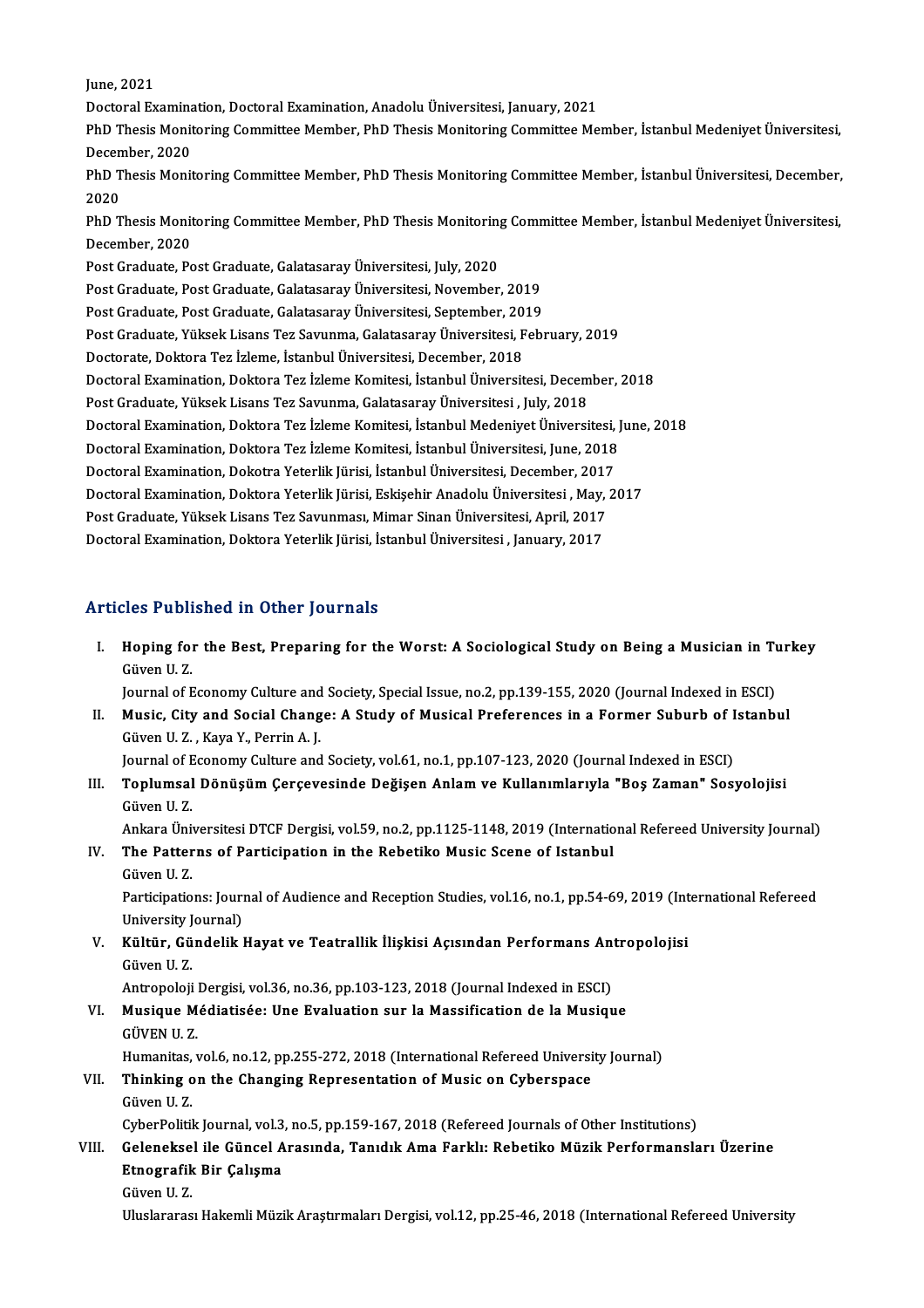Journal)

Journal)<br>IX. Müzik Kültürleri İncelemelerinde "Öteki" Kavramı Üzerine Sosyolojik ve Antropolojik Yaklaşımlar<br>CÜVEN U.Z Journal)<br><mark>Müzik Kült</mark>i<br>GÜVEN U. Z.<br>Segyeleji De Müzik Kültürleri İncelemelerinde "Öteki" Kavramı Üzerine Sosyo<br>GÜVEN U. Z.<br>Sosyoloji Dergisi, vol.38, no.1, pp.67-88, 2018 (Journal Indexed in ESCI)<br>Penülar Kültün ve Sonfanik Mürik Karsılasması: 2000'li Yıllarda

GÜVEN U. Z.<br>Sosyoloji Dergisi, vol.38, no.1, pp.67-88, 2018 (Journal Indexed in ESCI)<br>X. Popüler Kültür ve Senfonik Müzik Karşılaşması: 2000'li Yıllarda Bir Sınıfsal Gösterge ve Pazarlama<br>Mekanizması olarak "Ponüler Kl Sosyoloji Dergisi, vol.38, no.1, pp.67-88, 2018 (Journal Indexed in ESCI)<br>Popüler Kültür ve Senfonik Müzik Karşılaşması: 2000'li Yıllarda<br>Mekanizması olarak "Popüler Klasik Müzik"<br>Güven U. Z. Popüler K<br>Mekanizm<br>Güven U. Z.<br>Ege Ünivers

Mekanizması olarak "Popüler Klasik Müzik"<br>Güven U. Z.<br>Ege Üniversitesi Sosyoloji Dergisi, Popüler Kültür Özel Sayısı, vol.36, pp.131-156, 2017 (International Refereed<br>University Journal) Güven U. Z.<br>Ege Üniversitesi Sos<br>University Journal)<br>Boğani Sosyolojis Ege Üniversitesi Sosyoloji Dergisi, Popüler Kültür Özel Sayısı, vol.36, pp.131-156, 2017 (Interi University Journal)<br>XI. Beğeni Sosyolojisi Açısından Kültürel Tabakalaşma: Yeni Orta Sınıf ve Yeni Medya<br>Cüyen H.Z

## University J<br>Be<mark>ğeni So:</mark><br>Güven U. Z.<br>SOSVOLOU. Beğeni Sosyolojisi Açısından Kültürel Tabakalaşma: Yeni Orta Sınıf ve Yeni Medya<br>Güven U. Z.<br>SOSYOLOJİ KONFERANSLARI, vol.2, pp.61-84, 2016 (International Refereed University Journal)<br>How Would You Like Your Alternative Mu

## Güven U. Z.<br>SOSYOLOJİ KONFERANSLARI, vol.2, pp.61-84, 2016 (International Refereed University Journal)<br>XII. How Would You Like Your Alternative Music? New Media and Cultural Capital in Transition<br>Cüven U. Z SOSYOLOJİ<br>How Woul<br>Güven U. Z.<br>Clabel Med How Would You Like Your Alternative Music? New Media and Cultural Capital in<br>Global Media Journal, vol.6, pp.496-512, 2016 (International Refereed University Journal)<br>Türkiye'de Aile Kunumune İlişkin Güneel Tertsmaları TAY

## Güven U. Z.<br>Global Media Journal, vol.6, pp.496-512, 2016 (International Refereed University Journal)<br>XIII. Türkiye'de Aile Kurumuna İlişkin Güncel Tartışmalar: TAYA 2011 Sonuçları Üzerine Bir<br>Değerlendinme Global Media Journal, vol.6, pp.496-512, 2016 (International Refereed University Journal)<br>Türkiye'de Aile Kurumuna İlişkin Güncel Tartışmalar: TAYA 2011 Sonuçları Üze<br>Değerlendirme<br>Güven U. Z. Türkiye'de<br>Değerlend<br>Güven U. Z.<br>Uluslarares

Değerlendirme<br>Güven U. Z.<br>Uluslararası Sosyal Araştırmalar Dergisi, vol.9, no.43, pp.1248-1257, 2016 (Refereed Journals of Other<br>Institutione) Güven U. Z.<br>Uluslararası :<br>Institutions)<br>Dünyada ve Uluslararası Sosyal Araştırmalar Dergisi, vol.9, no.43, pp.1248-1257,<br>Institutions)<br>XIV. Dünyada ve Türkiye'de Müzik Sosyolojisinin Yeri ve Gelişimi<br>Cüyan II. Z. Ergur A

Institutions)<br>Dünyada ve Türkiy<br>Güven U.Z., Ergur A.<br>Sesveleji Dergisi nn 1 Dünyada ve Türkiye'de Müzik Sosyolojisinin Yeri ve Gelişimi<br>Güven U. Z. , Ergur A.<br>Sosyoloji Dergisi, pp.1-27, 2015 (International Refereed University Journal)<br>Sosial Glass and Family on Ssreen: De Prime Time Television Se

### Güven U. Z. , Ergur A.<br>Sosyoloji Dergisi, pp.1-27, 2015 (International Refereed University Journal)<br>XV. Social Class and Family on Screen: Do Prime-Time Television Series "Create" Images of Family in<br>Turkov? Sosyoloji<br>S<mark>ocial Cl</mark><br>Turkey?<br>Güyen U Social Clas<br>Turkey?<br>Güven U. Z.<br>Clebel Med Turkey?<br>Güven U. Z.<br>Global Media Journal, pp.69-83, 2011 (International Refereed University Journal)

### Books&Book Chapters

ooks & Book Chapters<br>I. Tüketim ve Toplumsal Tabakalaşma<br> Güyan U Z rs & Boor<br>Tüketim ve<br>Güven U. Z.<br>in: Tüketim Güven U. Z.<br>in: Tüketim Sosyolojisi, Erhan Akarçay, Editor, Anadolu Üniversitesi Yayınları, Eskişehir, pp.85-106, 2021

Güven U. Z.<br>In: Tüketim Sosyolojisi, Erhan Akarçay, Editor, Anadolu Üniversitesi Yayınları, Eskişehir, pp.85-106, 2<br>II. Music, City and Culture: An Ethnographic Study of the Rebetiko Music Scene in Istanbul<br>Cüyen H. Z in: Tüketim<br>Music, City<br>Güven U. Z.<br>Lihra, İstan Music, City and Cult<br>Güven U. Z.<br>Libra , İstanbul, 2020<br>Sosyal Antronolojid

## Güven U. Z.<br>Libra , İstanbul, 2020<br>III. Sosyal Antropolojide Kültür ve Kişilik Kuramları: Temel Konular, Güncel Yorumlar<br>Güven U. Z. Libra , İstan<br>Sosyal Ant<br>Güven U. Z.<br>in: Piri Seki Sosyal Antropolojide Kültür ve Kişilik Kuramları: Temel Konular, Güncel Yorumlar<br>Güven U. Z.<br>in: Bizi Şekillendiren Kültür: Sosyal ve Kültürel Antropolojiye Giriş, Ebrar Akıncı, Editor, Nobel Yayın Dağıtım,<br>İstanbul an 141

Güven U. Z.<br>in: Bizi Şekillendiren Kültür:<br>İstanbul, pp.141-161, 2019<br>Patterns of Modia and G in: Bizi Şekillendiren Kültür: Sosyal ve Kültürel Antropo<br>İstanbul, pp.141-161, 2019<br>IV. Patterns of Media and Communication in Turkey

- İstanbul, pp.<br>Patterns of<br>GÜVEN U. Z.<br>in: Social Str GÜVEN U. Z.<br>in: Social Structure of Turkey II, Gökalp E., Editor, Anadolu University Press, Eskişehir, pp.37-54, 2019 GÜVEN U. Z.<br>in: Social Structure of Turkey II, Gökalp E., Editor, Anadolu Uni<br>V. Toplumsal Değişme ve Müzik Beğenilerinin Dönüşümü<br>CÜVEN II Z
- in: Social St<mark>r</mark><br>**Toplumsal**<br>GÜVEN U. Z.<br>in: Beğeniler

Toplumsal Değişme ve Müzik Beğenilerinin Dönüşümü<br>GÜVEN U. Z.<br>in: Beğeniler: Gündelik Hayatta Toplumsal Değişimin Yansımaları, Sunar L., Editor, İlem Yayınları, İstanbul, pp.75-GÜVEN U.<br>in: Beğeni<br>94, 2018<br>Bölüm 1 VI. Bölüm1. Düzce İli BağımlılıklaMücadelede Eğitimcilerin Yaklaşımları: Tecrübe, Tespitler ve Teklifler

## 94, 2018<br>Bölüm 1. Düzce İli Bağımlılıkla Mücadelede Eğitimcilerin Yaklaşımları: Tecrübe, Tespitler ve Tek<br>(M. Durmuş ile, sf. 275-286). Bölüm 2. Teknoloji Bağımlılığı Üzerine Bir Literatür Çalışması, (E.<br>Koytak ile, sf.161 Bölüm 1. Düzce İli Bağ<br>(M. Durmuş ile, sf. 275<br>Koytak ile, sf.161-172)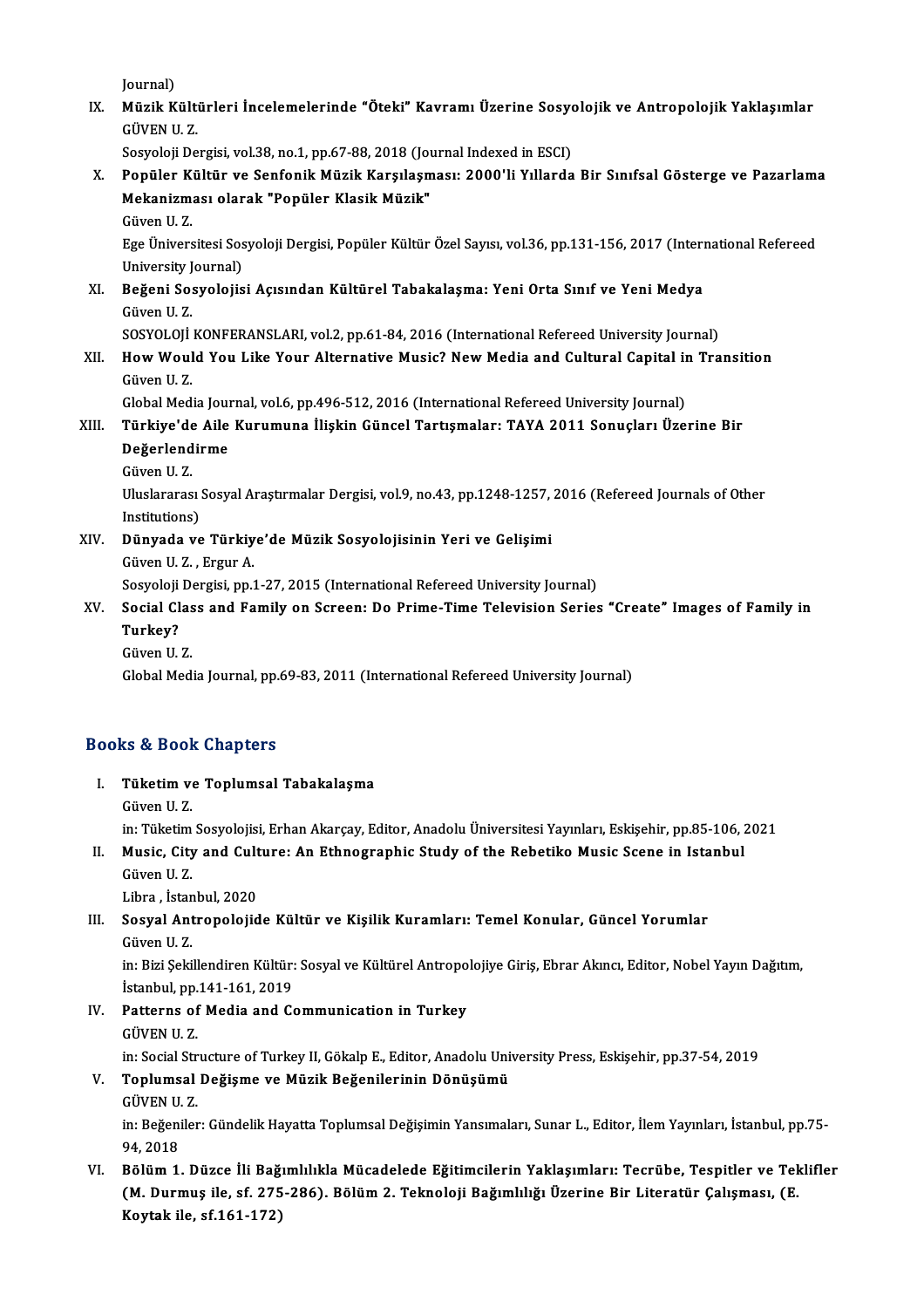GüvenU.Z.

Güven U. Z.<br>in: Bir Kamu Politikası Olarak Bağımlılıkla Mücadele, Ateş H.,Koçak A., Editor, Nobel Yayınları, İstanbul, pp.275-286,<br>2018 Güven<br>in: Bir<br>2018<br>Colz M in: Bir Kamu Politikası Olarak Bağımlılıkla Mücadele, Ateş H.,Koçak A., Editor,<br>2018<br>VII. 900k Merkezli Kent, Mekânsallık ve Kültür: Süreklilikler ve Kopuşlar<br>CÜVEN U. 7

# 2018<br>Çok Merke:<br>GÜVEN U. Z.<br>in: Buruk So

Çok Merkezli Kent, Mekânsallık ve Kültür: Süreklilikler ve Kopuşlar<br>GÜVEN U. Z.<br>in: Buruk Şenlik: Enformasyon Toplumunda Anomi ve Yabancılaşmanın Yeni Biçimleri, Ergur A., Editor, Phoenix<br>Yaynayi, Ankara, pp.279,297,2016 GÜVEN U. Z.<br>in: Buruk Şenlik: Enformasyon Toplu<br>Yayınevi, Ankara, pp.279-297, 2016<br>Türkiye'de Tenlumsal Tabakalas in: Buruk Şenlik: Enformasyon Toplumunda Anomi<br>Yayınevi, Ankara, pp.279-297, 2016<br>VIII. Türkiye'de Toplumsal Tabakalaşma ve Müzik<br>CÜYEN II 7

Yayınevi, Ankara, pp.279-297, 2016<br>Türkiye'de Toplumsal Tabakalaşma ve Müzik<br>GÜVEN U. Z.

Türkiye'de Toplumsal Tabakalaşma ve Müzik<br>GÜVEN U. Z.<br>in: Türkiye'de Toplumsal Tabakalaşma ve Eşitsizlik, Sunar, L., Editor, Matbu Kitap Nobel Akademik Yayınevi,<br>İstanbul ap 443,465,2016 GÜVEN U. Z.<br>in: Türkiye'de Toplumsal Ta<br>İstanbul, pp.443-465, 2016<br>Birlestinisi ve Catısması in: Türkiye'de Toplumsal Tabakalaşma ve Eşitsizlik, Sunar, L., Editanbul, pp.443-465, 2016<br>IX. Birleştirici ve Çatışmacı Öğelerin Kaynağı Olarak Kültür<br>CÜVEN U.Z

İstanbul, pp.443-465, 2016<br>IX. Birleştirici ve Çatışmacı Öğelerin Kaynağı Olarak Kültür<br>GÜVEN U. Z.

Birleştirici ve Çatışmacı Öğelerin Kaynağı Olarak Kültür<br>GÜVEN U. Z.<br>in: Kültür Sosyolojisi Ders Kitabı, Gökalp E., Editor, Atatürk Üniversitesi Açık Öğretim Fakültesi Yayınları, Erzurum,<br>nn 1-21-2015 GÜVEN U. Z.<br>in: Kültür Sosy<br>pp.1-21, 2015<br>Tonlumbilime in: Kültür Sosyolojisi Ders Kitabı, Gökalp E.,<br>pp.1-21, 2015<br>X. Toplumbilimsel Bir Olgu Olarak Kültür<br>CÜVEN H.Z

- pp.1-21, 201<br><mark>Toplumbili</mark><br>GÜVEN U. Z.<br>in: <sup>Kültün So</sub></sup>
	-

Toplumbilimsel Bir Olgu Olarak Kültür<br>GÜVEN U. Z.<br>in: Kültür Sosyolojisi, Gökalp E., Ergur A., Editor, Anadolu Üniversitesi Yayınları, Eskişehir, pp.52-67, 2011<br>Kültür Olayayının İdoolojik Kullanımları

GÜVEN U. Z.<br>in: Kültür Sosyolojisi, Gökalp E., Ergur A., Edita<br>XI. **Kültür Olgusunun İdeolojik Kullanımları**<br>GÜVEN U. Z. in: Kültür So<br><mark>Kültür Olgu</mark><br>GÜVEN U. Z.<br>in: Kültür So

Kültür Olgusunun İdeolojik Kullanımları<br>GÜVEN U. Z.<br>in: Kültür Sosyolojisi, Gökalp E., Ergur A., Editor, Anadolu Üniversitesi Yayınları, Eskişehir, pp.68-83, 2011<br>La sirsulation misratoire entre Eranse et Tursuje eu la fas

## GÜVEN U. Z.<br>in: Kültür Sosyolojisi, Gökalp E., Ergur A., Editor, Anadolu Üniversitesi Yayınları, Eskişehir, pp.68-83, 2011<br>XII. La circulation migratoire entre France et Turquie ou la face invisible de l'integration de in: Kültür Sosyolojis<br>La circulation mig<br>l'Europe (Çeviri)<br>CÜVEN U 7 La circulati<br>l'Europe ((<br>GÜVEN U. Z.<br>in: Entegress

l'Europe (Çeviri)<br>GÜVEN U. Z.<br>in: Entegrasyonun Ötesinde: Türkiye'den Fransa'ya Göç ve Göçmenlik Halleri, İrtiş, V. - Danış, D., Editor, Bilgi<br>Üniversitesi Yayınları, İstanbul, pp.157,189,2008 GÜVEN U. Z.<br>in: Entegrasyonun Ötesinde: Türkiye'den Fransa'y<br>Üniversitesi Yayınları, İstanbul, pp.157-189, 2008<br>La truelle (Coviri) Üniversitesi Yayınları, İstanbul, pp.157-189, 2008

XIII. La truelle (Çeviri)<br>GÜVEN U. Z.

La truelle (Çeviri)<br>GÜVEN U. Z.<br>in: Entegrasyonun Ötesinde: Türkiye'den Fransa'ya Göç ve Göçmenlik Halleri, İrtiş, V. - Danış, D., Editor, Bilgi<br>Üniversitesi Yayınları, İstanbul, pp.200,222,2009 GÜVEN U. Z.<br>in: Entegrasyonun Ötesinde: Türkiye'den Fransa'y<br>Üniversitesi Yayınları, İstanbul, pp.209-223, 2008

# oniversitesi rayiniari, istanbui, pp.209-223, 2008<br>Refereed Congress / Symposium Publications in Proceedings

- efereed Congress / Symposiu<br>I. Müzikte 'Postmodern Durum'<br>Cüyan II 7 I. Müzikte 'Postmodern Durum'<br>Güven U.Z. Modernizm ve Postmodernizm Çalışmaları Konferansı, Kocaeli, Turkey, 23 - 24 July 2020, pp.103 Güven U. Z.<br>Modernizm ve Postmodernizm Çalışmaları Konferansı, Kocaeli, Turkey, 23 - 24 July<br>II. Müzik 4.0 ve Ötesi: Müziğin Üretimi ve Alımlanmasında Dijital Dönüşüm<br>Güyen H. Z
- Modernizm<br><mark>Müzik 4.0</mark><br>Güven U. Z.<br>IV. Ulusal Sc Müzik 4.0 ve Ötesi: Müziğin Üretimi ve Alımlanmasında Dijital Dönüş<br>Güven U. Z.<br>IX. Ulusal Sosyoloji Kongresi, Ankara, Turkey, 19 - 21 September 2019, pp.23<br>Türkiye'de Müzisyenlik Mesleğinin Tenlumsal Yanı İserisindeki Ken

Güven U. Z.<br>IX. Ulusal Sosyoloji Kongresi, Ankara, Turkey, 19 - 21 September 2019, pp.23<br>III. Türkiye'de Müzisyenlik Mesleğinin Toplumsal Yapı İçerisindeki Konumu Üzerine Bir Araştırma<br>CÜVEN U. Z IX. Ulusal So<mark>.</mark><br>**Türkiye'de**<br>GÜVEN U. Z.<br>Toplumsal V Türkiye'de Müzisyenlik Mesleğinin Toplumsal Yapı İçerisindeki Konumu Üzeriı<br>GÜVEN U. Z.<br>Toplumsal Yapı Araştırmaları Atölyesi: Meslekler, İstanbul, Turkey, 04 March 2019, pp.2<br>Musia as an Qutlet for the Eunerianes of Deter

GÜVEN U. Z.<br>Toplumsal Yapı Araştırmaları Atölyesi: Meslekler, İstanbul, Turkey, 04 March 2019, pp.2<br>IV. Music as an Outlet for the Experience of Deterritorialization: The Trajectories of Refugee and<br>Migrent Musicians i Toplumsal Yapı Araştırmaları Atölyesi: Meslekler, İstanbul,<br>Music as an Outlet for the Experience of Deterritori<br>Migrant Musicians in Turkey (Basılmış Özet Bildiri)<br>CÜVEN U 7 Music as ar<br>Migrant Mu<br>GÜVEN U. Z.<br>19. JSA Werl Migrant Musicians in Turkey (Basılmış Özet Bildiri)<br>GÜVEN U. Z.<br>19. ISA World Congress of Sociology, Toronto, Canada, 15 July 2018, pp.393<br>A Sociologisal Annyeash to Gybersnase and Music

GÜVEN U. Z.<br>19. ISA World Congress of Sociology, Toronto, Canada, 1<br>V. A Sociological Approach to Cyberspace and Music<br>GÜVEN U. Z. 19. ISA Worl<br>A Sociologi<br>GÜVEN U. Z.<br>U Internation

II.International Conference on Cyberpolitics, İstanbul, Turkey, 11 May 2018, pp.3

VI. Türkiye'de DinlerkitleninMüzik Türlerini Sınıflandırma Stratejileri Üzerine Sosyolojik Bir İnceleme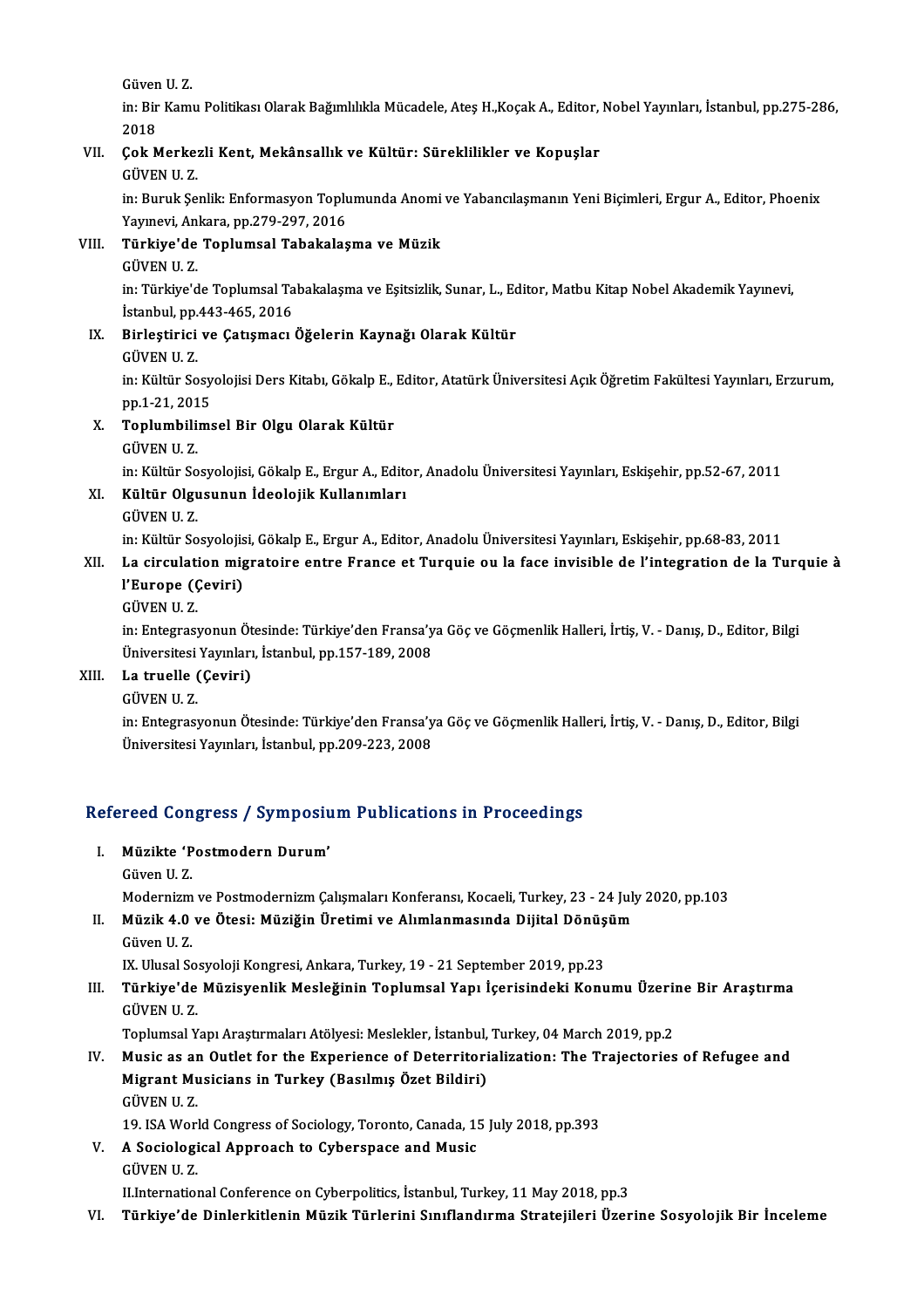GüvenU.Z.

Güven U. Z.<br>Müzikte Stratejik Yaklaşımlar Uluslararası Sempozyumu, İstanbul, Turkey, 09 May 2018, pp.311-319<br>Müzik Sesvelejisinde Cünsel Yaklasımları: Performans İnselemeleri Alenının Konser ve M

## Güven U. Z.<br>Müzikte Stratejik Yaklaşımlar Uluslararası Sempozyumu, İstanbul, Turkey, 09 May 2018, pp.311-319<br>VII. Müzik Sosyolojisinde Güncel Yaklaşımlar: Performans İncelemeleri Alanının Konser ve Müzik<br>Temsilleri Ana Müzikte Stratejik Yaklaşımlar Uluslararas<br>Müzik Sosyolojisinde Güncel Yaklaşı<br>Temsilleri Analizlerine Uygulanması<br>Güyen u 7 Müzik Sosy<br>Temsilleri<br>GÜVEN U. Z.<br>2. Uluslarara

Temsilleri Analizlerine Uygulanması<br>GÜVEN U. Z.<br>2. Uluslararası İletişim, Edebiyat, Müzik ve Sanat Çalışmalarında Güncel Yaklaşımlar Kongresi, Kocaeli, Turkey, 26<br>Ostabar 2017, pp.54 GÜVEN U. Z.<br>2. Uluslararası İletişin<br>October 2017, pp.54<br>Liauid Survoillongs 2. Uluslararası İletişim, Edebiyat, Müzik ve Sanat Çalışmalarında Güncel Yaklaşımlar Kongresi, Kocaeli, Turkey, 26<br>October 2017, pp.54<br>VIII. Liquid Surveillence on Musical and Cultural Practices: New Strategies of Self

## October<br><mark>Liquid</mark><br>Media<br>CÜVEN Liquid Sur<mark>v</mark><br>Media<br>GÜVEN U. Z.<br>Unternation Media<br>GÜVEN U. Z.<br>LInternational Symposium on Zygmunt Bauman, Aydın, Turkey, 19 May 2017, pp.67<br>Sek Merkerli Kentte Anemi ve Yabengılasma

- GÜVEN U. Z.<br>I.International Symposium on Zygmunt Bauman, A<br>IX. Cok Merkezli Kentte Anomi ve Yabancılaşma<br>GÜVEN U. Z. LInternation<br>**Çok Merke:**<br>GÜVEN U. Z.<br>2 Berles Tok
	-

Çok Merkezli Kentte Anomi ve Yabancılaşma<br>GÜVEN U. Z.<br>2.Barlas Tolan Konferansları, Anomi ve Yabancılaşmayı Yeniden Düşünmek, İstanbul, Turkey, 13 December 2016,<br>nn 1 GÜVE<br>2.Bar<br>pp.1 2.Barlas Tolan Konferansları, Anomi ve Yabancılaşmayı Yeniden Düşünmek, İstanbul, Turkey, 13 December<br>pp.1<br>X. Lefebvre ve Tolan Sosyolojisinde Mekânsallık Kavramı ve Eşitsizliklerle İmlenen Kent Kültürü<br>CÜVEN II 7

## pp.1<br><mark>Lefebvre v</mark><br>GÜVEN U. Z.<br>VIII. Ulusal S Lefebvre ve Tolan Sosyolojisinde Mekânsallık Kavramı ve Eşitsizl<br>GÜVEN U. Z.<br>VIII. Ulusal Sosyoloji Kongresi, Ankara, Turkey, 01 December 2016, pp.47<br>Yoni Orta Sunf Mürik Tonsibleri, Omnivonluk ve Dönüsen Kültürel

GÜVEN U. Z.<br>VIII. Ulusal Sosyoloji Kongresi, Ankara, Turkey, 01 December 2016, pp.47<br>XI. Yeni Orta Sınıf Müzik Tercihleri, Omnivorluk ve Dönüşen Kültürel Kapital<br>CÜVEN U. 7 VIII. Ulusal Sosyoloji Kongresi, Ankara, Turkey, 01 December 2016, pp.47<br>Yeni Orta Sınıf Müzik Tercihleri, Omnivorluk ve Dönüşen Kültüre<br>GÜVEN U. Z. Yeni Orta Sınıf Müzik Tercihleri, Omnivorluk ve Dönüşen Kültür<br>GÜVEN U. Z.<br>III.Pierre Bourdieu Sempozyumu, Antalya, Turkey, 14 April 2016, pp.12<br>Orta Sınıf Yoni İletisim Teknolojileri ve Kültürel Tersihler

III. Pierre Bourdieu Sempozyumu, Antalya, Turkey, 14 April 2016, pp.12

### XII. Orta Sınıf, Yeni İletişim Teknolojileri ve Kültürel Tercihler<br>Güven U.Z. Orta Sınıf, Yeni İletişim Teknolojileri ve Kültürel Tercihler<br>Güven U. Z.<br>Orta Sınıflar ve Sosyal Hareketlilik Çalıştayı, İstanbul, Turkey, 20 - 21 January 2016, pp.7<br>Sovlulastırılmış Somtlarda Müziğin Tüketimi; Pohom Buri

### Güven U. Z.<br>Orta Sınıflar ve Sosyal Hareketlilik Çalıştayı, İstanbul, Turkey, 20 - 21 January 2016, p<br>XIII. Soylulaştırılmış Semtlerde Müziğin Tüketimi: Bohem Burjuvazi ve Beyoğlu<br>CÜVEN U. Z Orta Sınıflar<br><mark>Soylulaştır</mark><br>GÜVEN U. Z.<br>III. Hasan Ün XIII. Soylulaştırılmış Semtlerde Müziğin Tüketimi: Bohem Burjuvazi ve Beyoğlu<br>GÜVEN U. Z.<br>III. Hasan Ünal Nalbantoğlu Sempozyumu: Kent, Mekan, Politika, Ankara, Turkey, 24 March 2014, pp.2 GÜVEN U. Z.<br>III. Hasan Ünal Nalbantoğlu Sempozyumu: Kent, Mekan, Politika, Ankara, Turkey, 24 M<br>XIV. İstanbul Müzik Altkültürleri Bağlamında Hipsterlar ve Yeni Toplumsallıklar<br>CÜVEN II. Z

# III. Hasan Ün<br>**İstanbul M**i<br>GÜVEN U. Z.<br>VII. Ulucal Sc

İstanbul Müzik Altkültürleri Bağlamında Hipsterlar ve Yeni Toplumsallıklar<br>GÜVEN U. Z.<br>VII. Ulusal Sosyoloji Kongresi Bildiri Kitabı, Muğla, Turkey, 02 October 2013, vol.1, pp.181-189<br>Bobes and Bombatiko: Boyand Authentisi

## GÜVEN U. Z.<br>VII. Ulusal Sosyoloji Kongresi Bildiri Kitabı, Muğla, Turkey, 02 October 201.<br>XV. Bobos and Rembetiko: Beyond Authenticity and Commodification<br>GÜVEN U. Z. VII. Ulusal So<br>Bobos and<br>GÜVEN U. Z.<br>10. Internati 10. Bobos and Rembetiko: Beyond Authenticity and Commodification<br>10. International Border Crossings Network Conference, İstanbul, Turkey, 26 April 2012, pp.3<br>İstanbul Kültür Sohnesinde Unutulen Bir Sokak Festivali: Boklabe

## GÜVEN U. Z.<br>10. International Border Crossings Network Conference, İstanbul, Turkey, 26 A<sub>.</sub><br>XVI. İstanbul Kültür Sahnesinde Unutulan Bir Sokak Festivali: Baklahorani 10. Internati<br>İstanbul Kü<br>GÜVEN U.Z. İstanbul Kültür Sahnesinde Unutulan Bir Sokak Festivali: Baklahora<br>GÜVEN U. Z.<br>3. İstanbul Folkloru Sempozyumu, İstanbul, Turkey, 21 February 2011, pp.1<br>The Impest of Musis Televisian Channels en the Construction of Mu

## GÜVEN U. Z.<br>3. Istanbul Folkloru Sempozyumu, İstanbul, Turkey, 21 February 2011, pp.1<br>XVII. The Impact of Music Television Channels on the Construction of Musical Identities of Young<br>Spectators in Turkey. 3. Istanbul Folkloru Sempozyumu, Istanbul, Turkey, 21 February 2011, pp.1<br>The Impact of Music Television Channels on the Construction of Music<br>Spectators in Turkey<br>GÜVEN U. Z. The Impact<br>Spectators<br>GÜVEN U.Z.<br>19. EAS Intel

18. EAS International Congress, Music and Music Education within the Context of Socio-Cultural Changes, Bolu, GÜVEN U. Z.<br>18. EAS International Congress, Music and<br>Türkey, 26 April 2010, vol.1, pp.255-261<br>Türkiye'de Mürik Televizyen, Kanalla 18. EAS International Congress, Music and Music Education within the Context of Socio-Cult<br>Turkey, 26 April 2010, vol.1, pp.255-261<br>XVIII. Türkiye'de Müzik Televizyon Kanalları ve Gençlik Üzerine Etik Değerlendirmeler<br>CÜVE

## Turkey, 26 April 2010, vol<br>**Türkiye'de Müzik Telev**<br>GÜVEN U. Z. , Civelek H. Y.<br>Medya ve Etik Semnewur Türkiye'de Müzik Televizyon Kanalları ve Gençlik Üzerine Etik Değerle:<br>GÜVEN U. Z. , Civelek H. Y.<br>Medya ve Etik Sempozyumu, Elazığ, Turkey, 07 October 2009, vol.1, pp.251-262<br>Müzik Televizyen Kanalları: Müzik Dipleme Alıs

Medya ve Etik Sempozyumu, Elazığ, Turkey, 07 October 2009, vol.1, pp.251-262

## GÜVEN U. Z. , Civelek H. Y.<br>Medya ve Etik Sempozyumu, Elazığ, Turkey, 07 October 2009, vol.1, pp.251-262<br>XIX. Müzik Televizyon Kanalları: Müzik Dinleme Alışkanlıklarının Dönüşümü<br>GÜVEN U. Z. Müzik Televizyon Kanalları: Müzik Dinleme Alışkanlıklarının<br>GÜVEN U. Z.<br>VI. Ulusal Sosyoloji Kongresi, Aydın, Turkey, 01 October 2009, pp.7<br>Kültür Endüstrileri Asısından Tanlumsal Ballek ve Müzik

XX. Kültür Endüstrileri Açısından Toplumsal Bellek ve Müzik GÜVEN U.Z. VI. Ulusal So<br><mark>Kültür End</mark><br>GÜVEN U. Z.<br>1. Mürikaleji

1.MüzikolojiGünleri,MüzikveBelekSempozyumu, İstanbul,Turkey,21April2008,pp.2

XXI. The Representation of Music throughout the Modernization Process in Turkey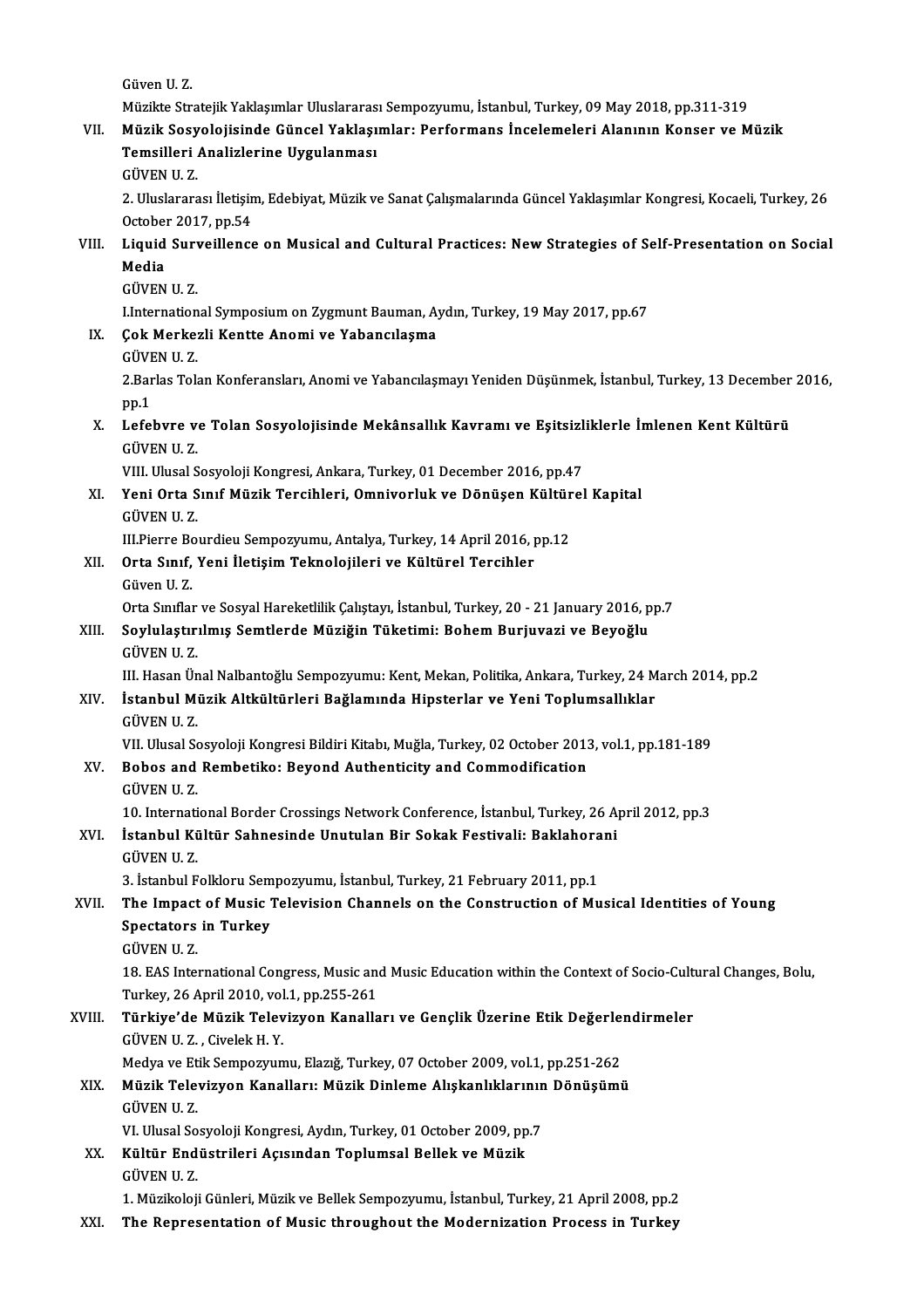GÜVENU.Z. Symposium zum 100. Geburtstag von Ahmet Adnan Saygun, Berlin, Germany, 21 December 2007, pp.3

#### Other Publications

- ther Publications<br>I. "Alternatif Gösteri" kültür sanat dergisinde "Müzik Toplumu" köşesi yazarlığı, 2009-2012<br>Cüyen II 7 The abstract<br>Malternatif<br>Güven U.Z. **"Alternatif Gösteri"**<br>Güven U. Z.<br>Other, pp.32-33, 2009<br>"Andanta" klasik mü Other, pp 32-33, 2009
- Güven U. Z.<br>Other, pp.32-33, 2009<br>II. "Andante" klasik müzik dergisinde klasik müzik konser ve haberleri ile ilgili yazılar, 2007-2008<br>GÜVEN U. Z. Other,pp.23-25,2007

#### Supported Projects

Supported Projects<br>ATEŞ H., GÜVEN U. Z. , OVALI T., YILMAZ A., Project Supported by Other Official Institutions, Düzce İlinde Bağimlilikla<br>Müsadele Belitikaları Celistinne Ve Belitika Uysularisiları Entegresyonu Prejesi, 2 Bupportea Trojects<br>ATEŞ H., GÜVEN U. Z. , OVALI T., YILMAZ A., Project Supported by Other Official Institutions, D<br>Mücadele Politikalari Geliştirme Ve Politika Uygulayicilari Entegrasyonu Projesi, 2018 - 2018 Mücadele Politikalari Geliştirme Ve Politika Uygulayicilari Entegrasyonu Projesi, 2018 - 2018<br>Activities in Scientific Journals

Medeniyet Araştırmaları Dergisi, Committee Member, 2019 - Continues Dil ve Edebiyat Araştırmaları Dergisi, Advisory Committee Member, 2018 - Continues

# Dil ve Edebiyat Araşurmaları Dergisi, Advisory Committee Mem<br>Memberships / Tasks in Scientific Organizations

Memberships / Tasks in Scientific Organization<br>American Sociological Assocation, Member, 2015 - Continues<br>Türkiye Socyaleji Derneği Member, 2009, Centinues American Sociological Assocation, Member, 2015 - Continues<br>Türkiye Sosyoloji Derneği, Member, 2009 - Continues

#### **Scientific Refereeing**

Scientific Refereeing<br>HACETTEPE ÜNİVERSİTESİ EDEBİYAT FAKÜLTESİ DERGİSİ, National Scientific Refreed Journal, July 2021<br>İnsan & Tanlum Journal Indoved in ESCI July 2021 **ESCOLUTTE INSTEDUCES**<br>HACETTEPE ÜNIVERSITESI EDEBIYAT FAKÜLTESI D<br>İnsan & Toplum, Journal Indexed in ESCI, July 2021<br>İnsan & Toplum, Journal Indexed in ESCI, July 2020 HACETTEPE ÜNİVERSİTESİ EDEBİYAT FAKÜLTESİ D<br>İnsan & Toplum, Journal Indexed in ESCI, July 2021<br>İnsan & Toplum, Journal Indexed in ESCI, July 2020<br>Journal of Economy Culture and Society, Journal Ind İnsan & Toplum, Journal Indexed in ESCI, July 2021<br>İnsan & Toplum, Journal Indexed in ESCI, July 2020<br>Journal of Economy Culture and Society, Journal Indexed in ESCI, December 2019 Insan & Toplum, Journal Indexed in ESCI, July 2020<br>Journal of Economy Culture and Society, Journal Indexed in ESCI, December 201<br>Journal of Economy Culture and Society, Journal Indexed in ESCI, October 2019<br>Sesvelaii Arest Journal of Economy Culture and Society, Journal Indexed in ESCI, December 2019<br>Journal of Economy Culture and Society, Journal Indexed in ESCI, October 2019<br>Sosyoloji Araştırmaları Dergisi, National Scientific Refreed Jour Sosyoloji Araştırmaları Dergisi, National Scientific Refreed Journal, January 2019<br>Manisa Celal Bayar Üniversitesi Sosyal Bilimler Dergisi, National Scientific Refreed Journal, February 2018 Sosyoloji Araştırmaları Dergisi, National Scientific Refreed Journal, January 2019<br>Manisa Celal Bayar Üniversitesi Sosyal Bilimler Dergisi, National Scientific Refreed Journal, February 2018<br>Project Supported by Higher Edu Manisa Celal Bayar Üniversitesi Sosyal Bilimler Dergisi, National Scientific Refreed Journal, February 2018<br>Project Supported by Higher Education Institutions, BAP Research Project, Istanbul University, Turkey, February 20 Project Supported by Higher Education Institutions, BAP Research Project, Istanbul<br>Project Supported by Higher Education Institutions, BAP Research Project, Istanbul<br>Sosyoloji Araştırmaları Dergisi, National Scientific Ref Project Supported by Higher Education Institutions, BAP Research Project, Istanbul University, Turkey, January 2018<br>Sosyoloji Araştırmaları Dergisi, National Scientific Refreed Journal, February 2017<br>Medeniyet Sanat Dergis

### Scientific Research / Working Group Memberships

İstanbul Medeniyet Üniversitesi Araştırmalar Merkezi, İSTANBUL MEDENİYET ÜNİVERSİTESİ, Turkey, http://ismam.medeniyet.edu.tr/tr/hakkimizda/yonetim-kurulu, 2018 - Continues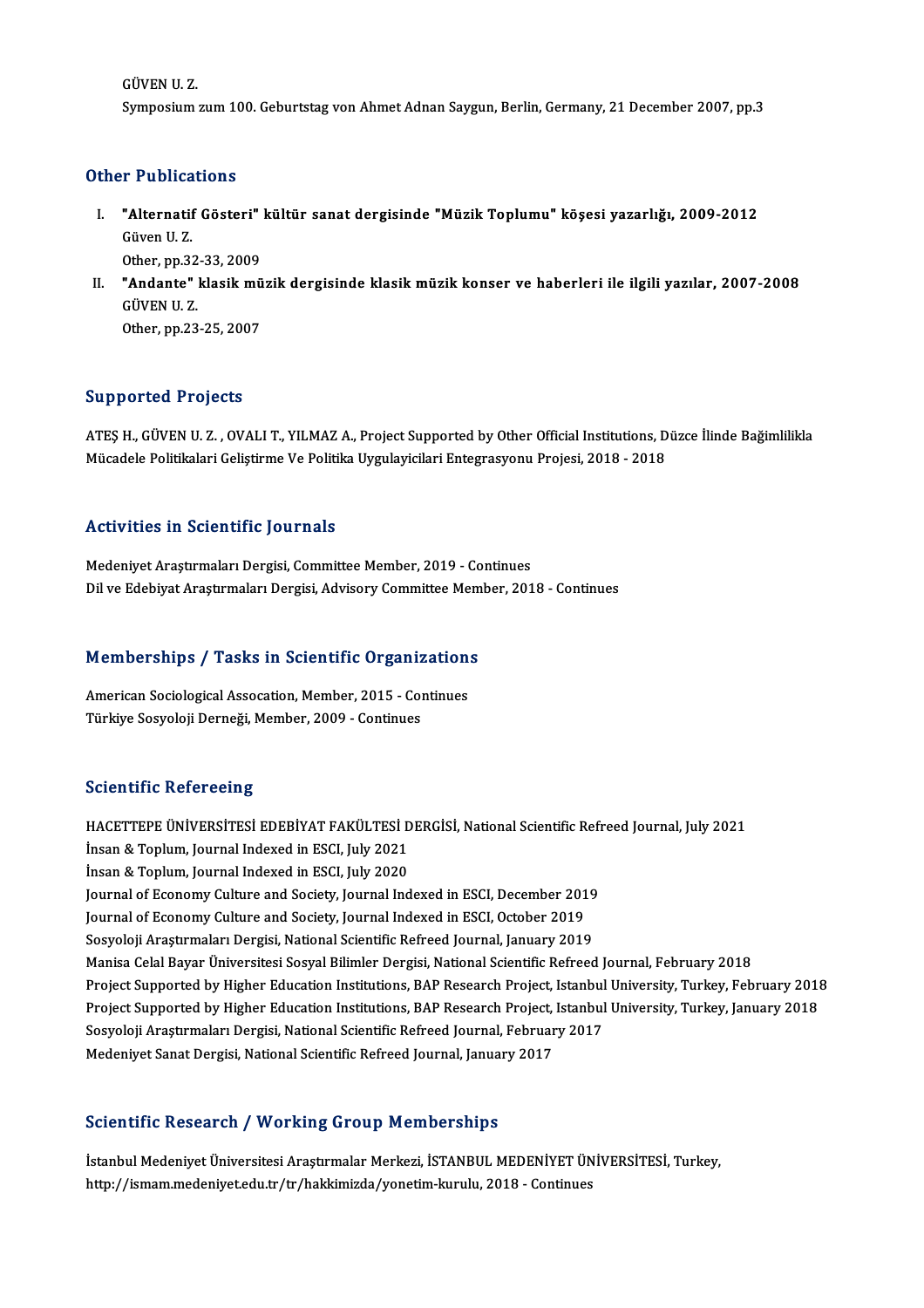#### **Edit Congress and Symposium Activities**

Edit Congress and Symposium Activities<br>9. Ulusal Sosyoloji Kongresi/ Bildiri Başlığı: Müzik 4.0 ve Ötesi: Müziğin Üretimi ve Alımlanmasında Dijital Dönüşüm,<br>Working Croup, Ankara, Turkov, 2019 Mart Gongroup and by mpostam<br>9. Ulusal Sosyoloji Kongresi/ Bildiri Baş<br>Working Group, Ankara, Turkey, 2019<br>III. İliskisel Sosyal Bilimler Kongresi ( P 9. Ulusal Sosyoloji Kongresi/ Bildiri Başlığı: Müzik 4.0 ve Ötesi: Müziğin Üretimi ve Alımlanmasında Dijital Dönüşüm,<br>Working Group, Ankara, Turkey, 2019<br>III. İlişkisel Sosyal Bilimler Kongresi / Bildiri Başlığı: İlişkisel

Working Group, Ankara, Turke<br>III. İlişkisel Sosyal Bilimler Kon<br>Group, İstanbul, Turkey, 2019<br>VIII. Hesen Ünel Nelbenteğlu, S III. İlişkisel Sosyal Bilimler Kongresi / Bildiri Başlığı: İlişkisel Sosyoloji Açısından Müzik Kültürleri İncelemeleri, Working<br>Group, İstanbul, Turkey, 2019<br>VIII. Hasan Ünal Nalbantoğlıu Sempozyumu: Zaman / Bildiri Başlığ

Group, İstanbul, Turkey, 2019<br>VIII. Hasan Ünal Nalbantoğlıu Sempozyumu: Zaman / Bildiri Başlığı: Boş Zaman Sosyolojisi: Algılanan Dünya, Kullanılan<br>Zaman, Attendee, Ankara, Turkey, 2019 VIII. Hasan Ünal Nalbantoğlıu Sempozyumu: Zaman / Bildiri Başlığı: Boş Zaman Sosyolojisi: Algılanan Dünya, Kullanılan<br>Zaman, Attendee, Ankara, Turkey, 2019<br>Bir Kamu Politikası Olarak Bağımlılıkla Mücadelede Yeni Yaklaşımla

Zaman, Attendee, Ankara, Turkey, 2019<br>Bir Kamu Politikası Olarak Bağımlılıkla Mücadelede Yeni Yaklaşımlar ve Başarılı Örnekler / I<br>Personelinin Bağımlılıkla Mücadele Politikaları Yaklaşımları, Attendee, Düzce, Turkey, 2018 Bir Kamu Politikası Olarak Bağımlılıkla Mücadelede Yeni Yaklaşımlar ve Başarılı Örnekler / Bildiri Başlığı: Düzce İli Eğit<br>Personelinin Bağımlılıkla Mücadele Politikaları Yaklaşımları, Attendee, Düzce, Turkey, 2018<br>Mimar S

Perso:<br>Mimai<br>2018<br><sup>II Inte</sup> Mimar Sinan Güzel Sanatlar Üniversitesi Devlet Konservatuvarı, Besteciler Semineri, Invited Speaker, İstanbul, T<br>2018<br>II. International Conference on Cyberpolitics / Bildiri Başlığı: A Sociological Approach to Cyberspace a

2018<br>II. International Conference on Cyberpolitics / Bildiri Başlığı: A Sociological Approach to Cyberspace and Music,<br>Attendee, İstanbul, Turkey, 2018 II. International Conference on Cyberpolitics / Bildiri Başlığı: A Sociological Approach to Cyberspace and Music,<br>Attendee, İstanbul, Turkey, 2018<br>Müzikte Uluslararası Yaklaşımlar Uluslararası Sempozyumu / Bildiri Başlığı:

Attendee, İstanbul, Turkey, 2018<br>Müzikte Uluslararası Yaklaşımlar Uluslararası Sempozyumu / Bildiri Başlığı: Türkiye'de Din<br>Sınıflandırma Stratejileri Üzerine Sosyolojik Bir İnceleme, Attendee, İstanbul, Turkey, 2018<br>VIL H Müzikte Uluslararası Yaklaşımlar Uluslararası Sempozyumu / Bildiri Başlığı: Türkiye'de Dinlerkitlenin Müzik Türleri<br>Sınıflandırma Stratejileri Üzerine Sosyolojik Bir İnceleme, Attendee, İstanbul, Turkey, 2018<br>VII. Hasan Ün

Sınıflandırma Stratejileri Üzerine Sosyolojik Bir İnceleme, Attendee, İstanbul, Turkey, 2018<br>VII. Hasan Ünal Nalbantoğlu Sempozyumu: Tarihsellik ve Toplumsallık / Bildiri Başlığı: Postkolonyal Antropolojide<br>Tarihsellik: Gö VII. Hasan Ünal Nalbantoğlu Sempozyumu: Tarihsellik ve Toplumsallık / Bildiri Başlığı: Postkolonyal Antropolojide<br>Tarihsellik: Göç, Müzik ve Kimlik İlişkisi Açısından Rebetiko Müzik kültürü Örneği, Attendee, Ankara, Turkey Tarihsellik: Göç, Müzik ve Kimlik İlişkisi Açısından Rebetiko Müzik kültürü Örneği, Attendee, Ankara, Turkey, 2<br>2.Uluslararası İletişim, Edebiyat, Müzik ve Sanat Çalışmalarında Güncel Yaklaşımlar Kongresi / Bildiri Başlığı 2.Uluslararası İletişim, Edebiyat, Müzik ve Sana<br>Sosyolojisinde Güncel Yaklaşımlar: Performan<br>Uygulanması, Attendee, Kocaeli, Turkey, 2017<br>Unternational Sumnesium en Zygmunt Beuma Sosyolojisinde Güncel Yaklaşımlar: Performans İncelemeleri Alanının Konser ve Müzik Temsilleri Analizlerine<br>Uygulanması, Attendee, Kocaeli, Turkey, 2017<br>LInternational Symposium on Zygmunt Bauman / Bildiri Başlığı: Liquid

Uygulanması, Attendee, Kocaeli, Turkey, 2017<br>I.International Symposium on Zygmunt Bauman / Bildiri Başlığı: Liquid Surveillence<br>New Strategies of Self-Presentation on Social Media, Attendee, Aydın, Turkey, 2017<br>II Barlas T I.International Symposium on Zygmunt Bauman / Bildiri Başlığı: Liquid Surveillence on Musical and Cultural Practices:<br>New Strategies of Self-Presentation on Social Media, Attendee, Aydın, Turkey, 2017<br>II.Barlas Tolan Konfe

New Strategies of Self-Presentation on Social Media, Attendee, Aydın, Turkey, 2017<br>II.Barlas Tolan Konferansları, Anomi ve Yabancılaşmayı Yeniden Düşünmek / Bildiri Başlığı: Çok Merkezli Kentte Anomi<br>ve Yabancılaşma, Atten II.Barlas Tolan Konferansları, Anomi ve Yabancılaşmayı Yeniden Düşünmek / Bildiri Başlığı: Çok Merkezli Kentte Anom<br>ve Yabancılaşma, Attendee, İstanbul, Turkey, 2016<br>VIII. Ulusal Sosyoloji Kongresi / Bildiri Başlığı: Lefeb

ve Yabancılaşma, Attendee, İstanbul, Turkey, 2016<br>VIII. Ulusal Sosyoloji Kongresi / Bildiri Başlığı: Lefebvre<br>İmlenen Kent Kültürü, Attendee, Ankara, Turkey, 2016<br>III Biarre Bourdiau Semnerraymu / Bildiri Başlığı: Veni f VIII. Ulusal Sosyoloji Kongresi / Bildiri Başlığı: Lefebvre ve Tolan Sosyolojisinde Mekânsallık Kavramı ve Eşitsizlikler<br>İmlenen Kent Kültürü, Attendee, Ankara, Turkey, 2016<br>III.Pierre Bourdieu Sempozyumu / Bildiri Başlığı

İmlenen Kent Kültürü, Attendee, Ankara, Turkey, .<br>III.Pierre Bourdieu Sempozyumu / Bildiri Başlığı:<br>Kültürel Kapital, Attendee, Antalya, Turkey, 2016<br><sup>İLEM Boğonilor Sominor Dirisi / Bildiri Baslığı: To</sup>

III.Pierre Bourdieu Sempozyumu / Bildiri Başlığı: Yeni Orta Sınıf Müzik Beğenileri, Kültürel Omnivorluk ve Dönüşen<br>Kültürel Kapital, Attendee, Antalya, Turkey, 2016<br>İLEM Beğeniler Seminer Dizisi / Bildiri Başlığı: Toplumsa Kültürel Kapit<br>İLEM Beğenile<br>Turkey, 2016<br>Orta Sınıflar v İLEM Beğeniler Seminer Dizisi / Bildiri Başlığı: Toplumsal Değişme ve Müzik Beğenilerinin Dönüşümü, Attendee, İstan<br>Turkey, 2016<br>Orta Sınıflar ve Sosyal Hareketlilik Çalıştayı / Bildiri Başlığı: Orta Sınıf, Yeni İletişim T

Turkey, 2016<br>Orta Sınıflar ve Sosyal Hareketlilil<br>Attendee, İstanbul, Turkey, 2016<br>Tourean University, Music and Po Orta Sınıflar ve Sosyal Hareketlilik Çalıştayı / Bildiri Başlığı: Orta Sınıf, Yeni İletişim Teknolojileri ve Kültüre<br>Attendee, İstanbul, Turkey, 2016<br>Towson University, Music and Politics Seminar, Invited Speaker, Maryland

Attendee, İstanbul, Turkey, 2016<br>Towson University, Music and Politics Seminar, Invited Speaker, Maryland, United States Of America, 2015<br>III. Hasan Ünal Nalbantoğlu Sempozyumu: Kent, Mekan, Politika / Bildiri Başlığı: Soy Towson University, Music and Politics Seminar, Invited Speaker, Marylan<br>III. Hasan Ünal Nalbantoğlu Sempozyumu: Kent, Mekan, Politika / Bildiri<br>Tüketimi: Bohem Burjuvazi ve Beyoğlu, Attendee, Ankara, Turkey, 2014<br>VII. Illy III. Hasan Ünal Nalbantoğlu Sempozyumu: Kent, Mekan, Politika / Bildiri Başlığı: Soylulaştırılmış Semtlerde<br>Tüketimi: Bohem Burjuvazi ve Beyoğlu, Attendee, Ankara, Turkey, 2014<br>VII. Ulusal Sosyoloji Kongresi / Bildiri Başl

Tüketimi: Bohem Burjuvazi ve Beyoğlu, Attendee, Ankara, Turkey, 2014<br>VII. Ulusal Sosyoloji Kongresi / Bildiri Başlığı: İstanbul Müzik Altkültürleri Bağlamında "Hipster"lar ve Yeni<br>Toplumsallıklar, Attendee, Muğla, Turkey, VII. Ulusal Sosyoloji Kongresi / Bildiri Başlığı: İstanbul Müzik Altkültürleri Bağlamında "Hipster"lar ve Yeni<br>Toplumsallıklar, Attendee, Muğla, Turkey, 2013<br>10th International Border Crossings Network Conference / Bildiri

Toplumsallıklar, Attendee, Muğla, Turkey, 2013<br>10th International Border Crossings Network Conferen<br>and Commodification, Attendee, İstanbul, Turkey, 2012<br>XIV, Bugün, Müzik ve Tenlum Beneli / Bildiri Beshğu Mü 10th International Border Crossings Network Conference / Bildiri Başlığı: Bobos and Rembetiko: Beyond Authent<br>and Commodification, Attendee, İstanbul, Turkey, 2012<br>XIV. Bugün, Müzik ve Toplum Paneli / Bildiri Başlığı: Müzi

and Commodification, Attendee, İ.<br>XIV. Bugün, Müzik ve Toplum Pan<br>Attendee, İstanbul, Turkey, 2011<br>CKM 14 Bugün Müzik ve Toplun XIV. Bugün, Müzik ve Toplum Paneli / Bildiri Başlığı: Müziğin Sosyolojisi: Tü<br>Attendee, İstanbul, Turkey, 2011<br>CKM, 14. Bugün, Müzik ve Toplum Paneli, Panelists, İstanbul, Turkey, 2011<br>Yeditana Üniversitesi, Antronalaji Ka Attendee, İstanbul, Turkey, 2011<br>CKM, 14. Bugün, Müzik ve Toplum Paneli, Panelists, İstanbul, Turkey, 2011<br>Yeditepe Üniversitesi, Antropoloji Kolokyumu, Invited Speaker, İstanbul, Turkey, 2011<br>III. İstanbul Folklomı Samnoz

CKM, 14. Bugün, Müzik ve Toplum Paneli, Panelists, İstanbul, Turkey, 2011<br>Yeditepe Üniversitesi, Antropoloji Kolokyumu, Invited Speaker, İstanbul, Turkey, 2011<br>III. İstanbul Folkloru Sempozyumu / Bildiri Başlığı: İstanbul Yeditepe Üniversitesi, Antropoloji Kolokyumu, I<br>III. İstanbul Folkloru Sempozyumu / Bildiri Baş<br>Baklahorani", Attendee, İstanbul, Turkey, 2011<br>Antropoloji Kolokuymu / Bildiri Baslığu Müziği III. İstanbul Folkloru Sempozyumu / Bildiri Başlığı: İstanbul Kültür Sahnesinde Unutulan Bir Sokak Festivali:<br>Baklahorani", Attendee, İstanbul, Turkey, 2011<br>Antropoloji Kolokyumu / Bildiri Başlığı: Müziği Seyreden Kuşak: M

Baklahorani", Attendee, İstanbul, Turkey, 2011<br>Antropoloji Kolokyumu / Bildiri Başlığı: Müziği Seyreden Kuşak: MTV Kültürü, Attendee, İstanbul, Turkey, 2010<br>XVIII. EAS International Congress, Music and Music Education with Antropoloji Kolokyumu / Bildiri Başlığı: Müziği Seyreden Kuşak: MTV Kültürü, Attendee, İstanbul, Turkey, 2010<br>XVIII. EAS International Congress, Music and Music Education within the Context of Socio-Cultural Changes / Bild XVIII. EAS International Congr<br>Başlığı: The Impact of Music T<br>Attendee, Bolu, Turkey, 2010<br>Medya ve Etik Semnezzumu Başlığı: The Impact of Music Television Channels on the Construction of Musical Identities of Young Specta<br>Attendee, Bolu, Turkey, 2010<br>Medya ve Etik Sempozyumu / Bildiri Başlığı: Türkiye'de Müzik Televizyon Kanalları ve G